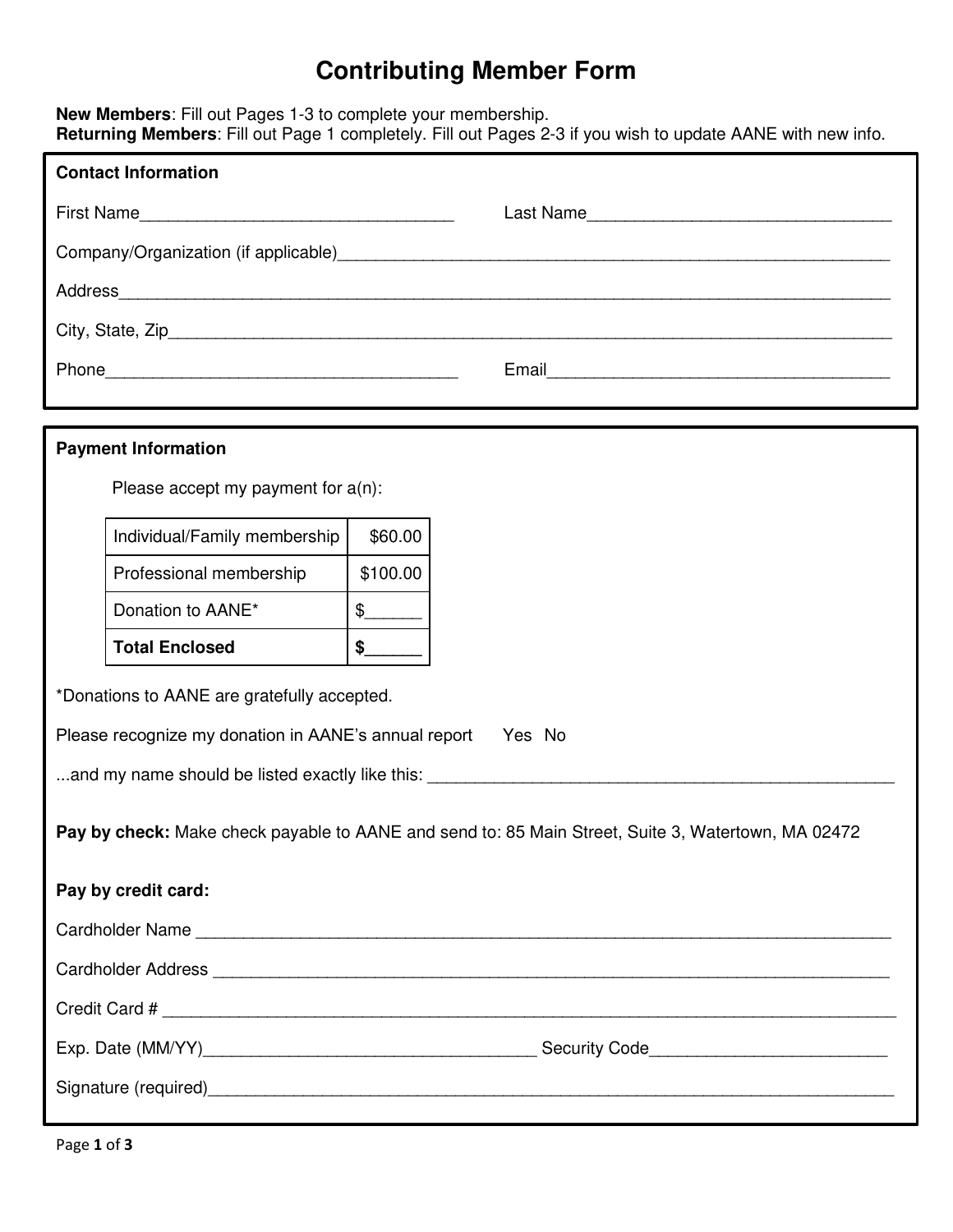#### **I am (check all that apply)…**

| $\Box$ Adult on autism spectrum |
|---------------------------------|
|---------------------------------|

- □ Parent of Child
- □ Parent of Teen
- □ Parent of Adult
- Grandparent
- □ Partner/Spouse
- □ Sibling
- □ Other Family Member

 $\Box$  Parent on autism spectrum

- □ Latino Family
- $\Box$  Other (please specify) \_\_\_\_\_\_\_\_\_\_\_\_\_\_\_\_\_\_\_\_\_\_\_\_\_

#### **Networking List / Resource List**

*Adults and Parents* can access networking lists through AANE. Names are shared with other AANE members by request only. If you would like to join, please fill out the following.

*I would like to join the following networking list(s):*

| □Parent of Child | □Parent of Teen | □ Parent of Adult | $\Box$ Adult |
|------------------|-----------------|-------------------|--------------|
|                  |                 |                   |              |

Please include your (if you are an adult on the autism spectrum) or your child's interest area, if you would like that information shared

\_\_\_\_\_\_\_\_\_\_\_\_\_\_\_\_\_\_\_\_\_\_\_\_\_\_\_\_\_\_\_\_\_\_\_\_\_\_\_\_\_\_\_\_\_\_\_\_\_\_\_\_\_\_\_\_\_\_\_\_\_\_\_\_\_\_\_\_\_\_\_\_\_\_\_\_\_\_\_\_\_\_\_\_\_\_\_

**Family Members** can access our Online Forums. Forums are moderated by AANE staff.

*I would like to join the following online forum(s). Please send an invite to the email(s) provided.*

| □ Parent of Child | □Parent of Teen | □ Parent of Adult | □Partner/Spouse |
|-------------------|-----------------|-------------------|-----------------|
|                   |                 |                   |                 |

□Co-Parent with ex-spouse/partner

Email(s) \_\_\_\_\_\_\_\_\_\_\_\_\_\_\_\_\_\_\_\_\_\_\_\_\_\_\_\_\_\_\_\_\_\_\_\_\_\_\_\_\_\_\_\_\_\_\_\_\_\_\_\_\_\_\_\_\_\_\_\_\_\_\_\_\_\_\_\_\_\_\_\_\_\_\_\_\_\_\_\_\_

*Professionals* may list their name or organization as a resource with AANE. To be added to this list, please complete the appropriate form on our website: www.aane.org

|        | How did you hear about us (optional)? Check all that apply.                                                   |  |  |
|--------|---------------------------------------------------------------------------------------------------------------|--|--|
|        | $\square$ Web search $\square$ Family/Friends $\square$ Professional $\square$ Teacher $\square$ Social Media |  |  |
| □Other |                                                                                                               |  |  |